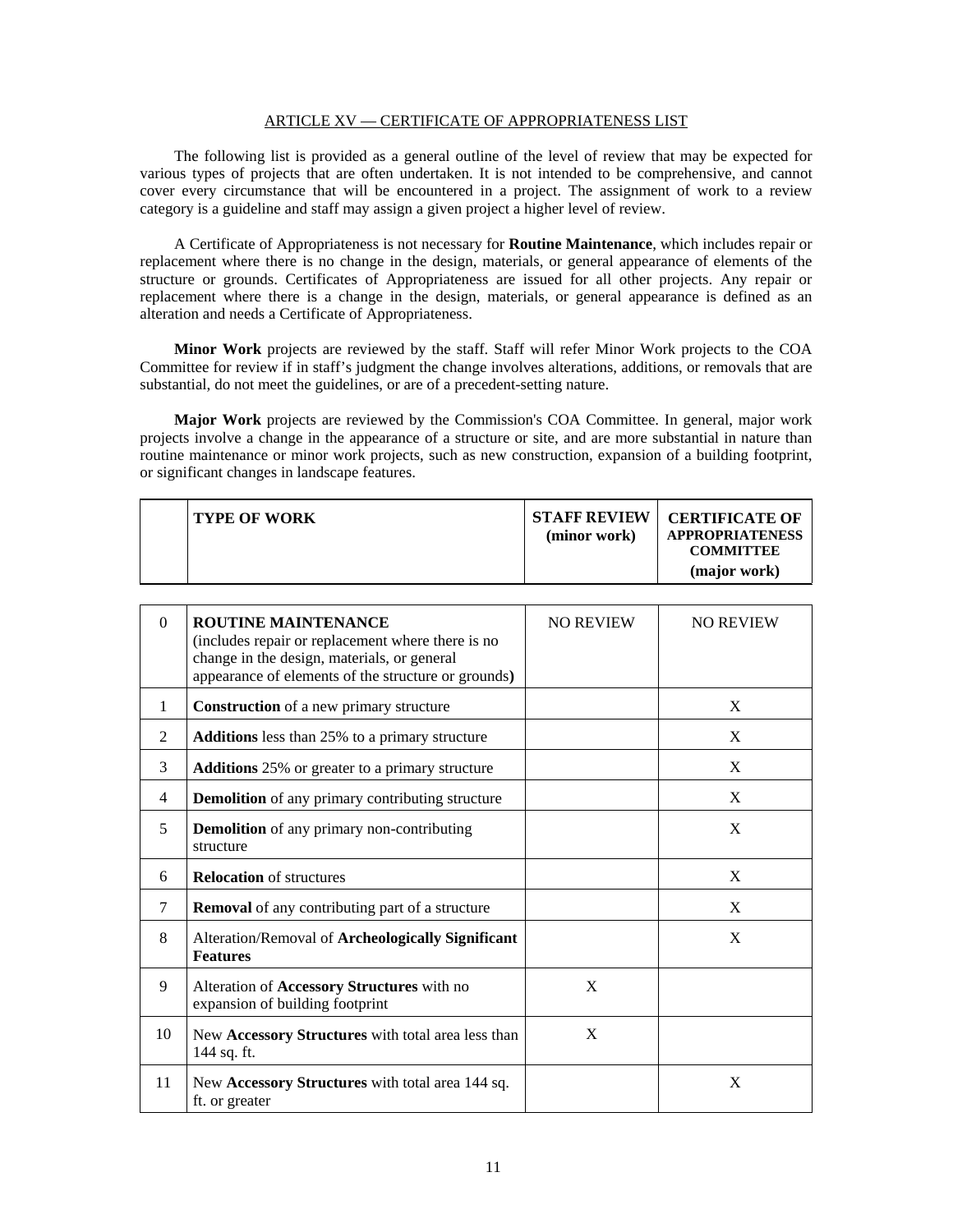| 12 | Additions to Accessory Structures with total area<br>less than 144 sq. ft                                                                | X                         |             |
|----|------------------------------------------------------------------------------------------------------------------------------------------|---------------------------|-------------|
| 13 | Additions to Accessory Structures with total area<br>144 sq. ft. or greater                                                              |                           | X           |
| 14 | Demolition of Accessory Structures that are<br>architecturally or historically significant                                               |                           | X           |
| 15 | Demolition of Accessory Structures that are not<br>architecturally or historically significant with total<br>area less than 144 sq. ft.  | X                         |             |
| 16 | Demolition of Accessory Structures that are not<br>architecturally or historically significant with total<br>area 144 sq. ft. or greater |                           | X           |
| 17 | Alteration/Construction/Removal of <b>Architectural</b><br><b>Details</b>                                                                | X                         |             |
| 18 | Alteration/Construction/Removal of Awnings                                                                                               | X                         |             |
| 19 | Alteration/Construction/Removal of existing<br><b>Canopies</b>                                                                           | X                         |             |
| 20 | <b>Alteration of Carports/Porte Cocheres</b>                                                                                             | X                         |             |
| 21 | Construction/Addition to/Removal of<br><b>Carports/Porte Cocheres</b>                                                                    |                           | X           |
| 22 | Alteration/Construction/Removal of service/utility<br><b>Chimneys</b>                                                                    | X                         |             |
| 23 | Alteration/Construction/Removal of character-<br>defining Chimneys                                                                       |                           | X           |
| 24 | Alteration/Addition to/Construction of Decks with<br>a maximum height 42" or less                                                        | X                         |             |
| 25 | Alteration/Addition to/Construction of Decks with<br>a maximum height greater than 42"                                                   |                           | X           |
| 26 | Construction of new Decks with a maximum height<br>42" or less                                                                           | X                         |             |
| 27 | Construction of new Decks with a maximum height<br>greater than 42"                                                                      |                           | X           |
| 28 | <b>Removal of Decks</b>                                                                                                                  | $\boldsymbol{\mathrm{X}}$ |             |
| 29 | Alteration/Removal of Doors/door openings/trim                                                                                           | X                         |             |
| 30 | Installation of Doors/door openings/trim                                                                                                 | X                         |             |
| 31 | Alteration/Removal of Dormers                                                                                                            |                           | X           |
| 32 | <b>Construction of Dormers</b>                                                                                                           |                           | $\mathbf X$ |
| 33 | <b>Construction of Driveways</b>                                                                                                         | X                         |             |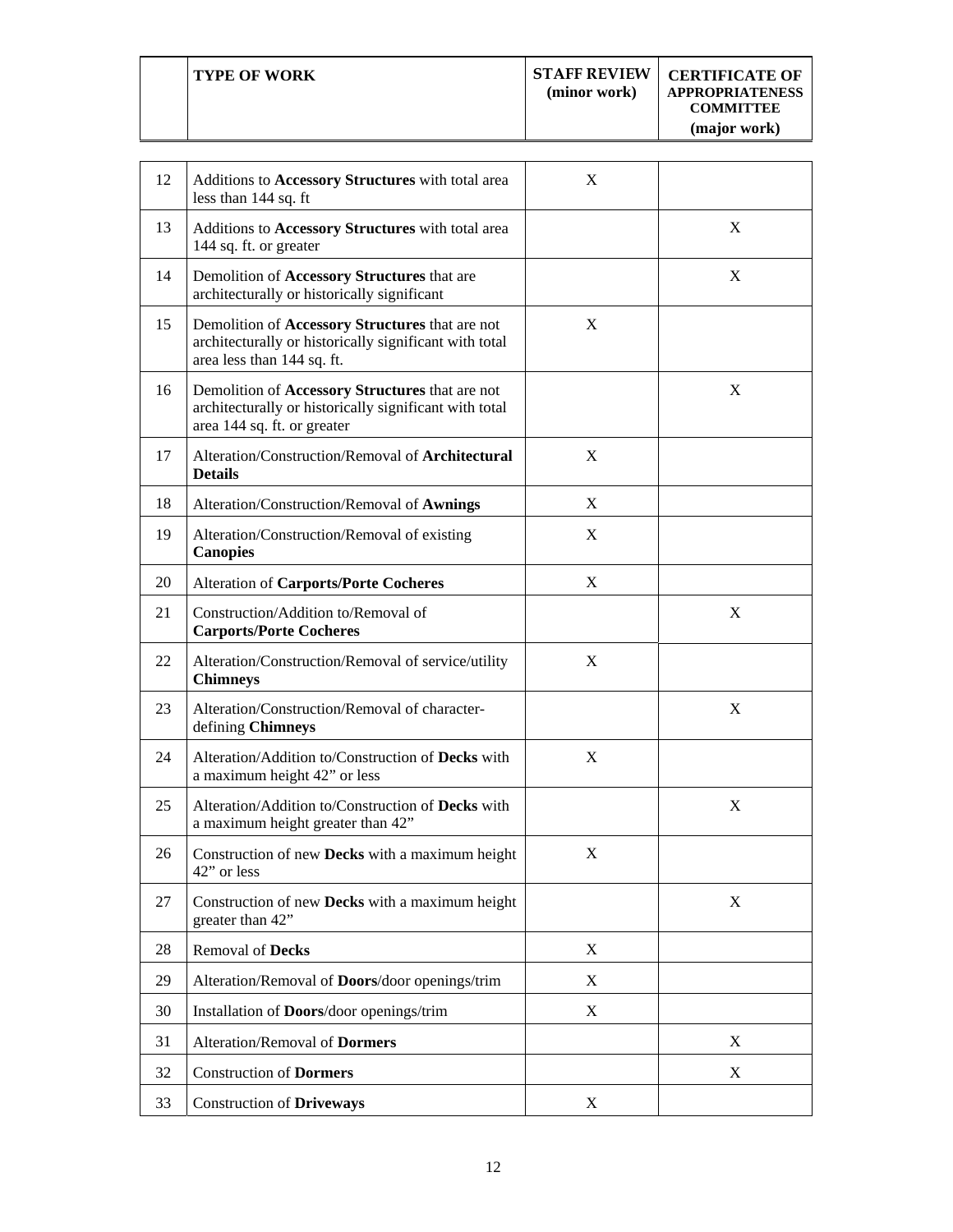| <b>TYPE OF WORK</b> | <b>STAFF REVIEW</b><br>(minor work) | <b>CERTIFICATE OF</b><br><b>APPROPRIATENESS</b><br><b>COMMITTEE</b><br>(major work) |
|---------------------|-------------------------------------|-------------------------------------------------------------------------------------|
|                     |                                     |                                                                                     |

Τ

Τ

 $\sqrt{ }$ 

| 34 | Alteration/Removal of Driveways                                                                                                                                                                                                                                                                                                               | X |   |
|----|-----------------------------------------------------------------------------------------------------------------------------------------------------------------------------------------------------------------------------------------------------------------------------------------------------------------------------------------------|---|---|
| 35 | Alteration/Construction/Removal of Fences, Walls<br>42" or less in height                                                                                                                                                                                                                                                                     | X |   |
| 36 | Alteration/Construction/Removal of Fences, Walls<br>greater than 42" in height                                                                                                                                                                                                                                                                |   | X |
| 37 | Alteration of exposed Foundations                                                                                                                                                                                                                                                                                                             | X |   |
| 38 | Alteration/Construction/Removal of Gardens,<br>Planting Beds, or Shrubbery affecting less than:<br>25% of front yard area (from house face); 50% of<br>total side and rear yard area (Minor plantings of<br>Flowers and Shrubbery in existing beds is<br>considered Routine Maintenance and no Certificate<br>of Appropriateness is required) | X |   |
| 39 | Alteration/Construction/Removal of Gardens,<br>Planting Beds, or Shrubbery affecting 25% or<br>more of front yard area (from house face); 50% or<br>more of total side and rear yard area                                                                                                                                                     |   | X |
| 40 | Alteration/Construction/Removal of Gutters and<br><b>Downspouts</b>                                                                                                                                                                                                                                                                           | X |   |
| 41 | Construction of Hedges or other Screen Plantings<br>42" or less in mature height                                                                                                                                                                                                                                                              | X |   |
| 42 | Construction of Hedges or other Screen Plantings<br>greater than 42" in mature height                                                                                                                                                                                                                                                         |   | X |
| 43 | Removal of existing Hedges or other Screen<br><b>Plantings</b> greater than 42" in height                                                                                                                                                                                                                                                     |   | X |
| 44 | Pruning of Hedges originally installed for the<br>specific purpose of screening views                                                                                                                                                                                                                                                         | X |   |
| 45 | Alteration/Construction/Removal of House<br><b>Numbers</b>                                                                                                                                                                                                                                                                                    | X |   |
| 46 | Review of Landscape Master Plans affecting less<br>than: 25% of front yard area (from house face);<br>50% of total side and rear yard area                                                                                                                                                                                                    | X |   |
| 47 | Review of Landscape Master Plans affecting 25%<br>or more of front yard area (from house face); 50%<br>or more of total side and rear yard area                                                                                                                                                                                               |   | X |
| 48 | Alteration/Installation/Removal of exterior<br><b>Lighting Fixtures</b>                                                                                                                                                                                                                                                                       | X |   |
| 49 | Alteration/Installation/Removal of Mailboxes                                                                                                                                                                                                                                                                                                  | X |   |
| 50 | Installation/relocation/removal of <b>Mechanical</b><br><b>Equipment</b> , such as heating and air conditioning<br>units                                                                                                                                                                                                                      | X |   |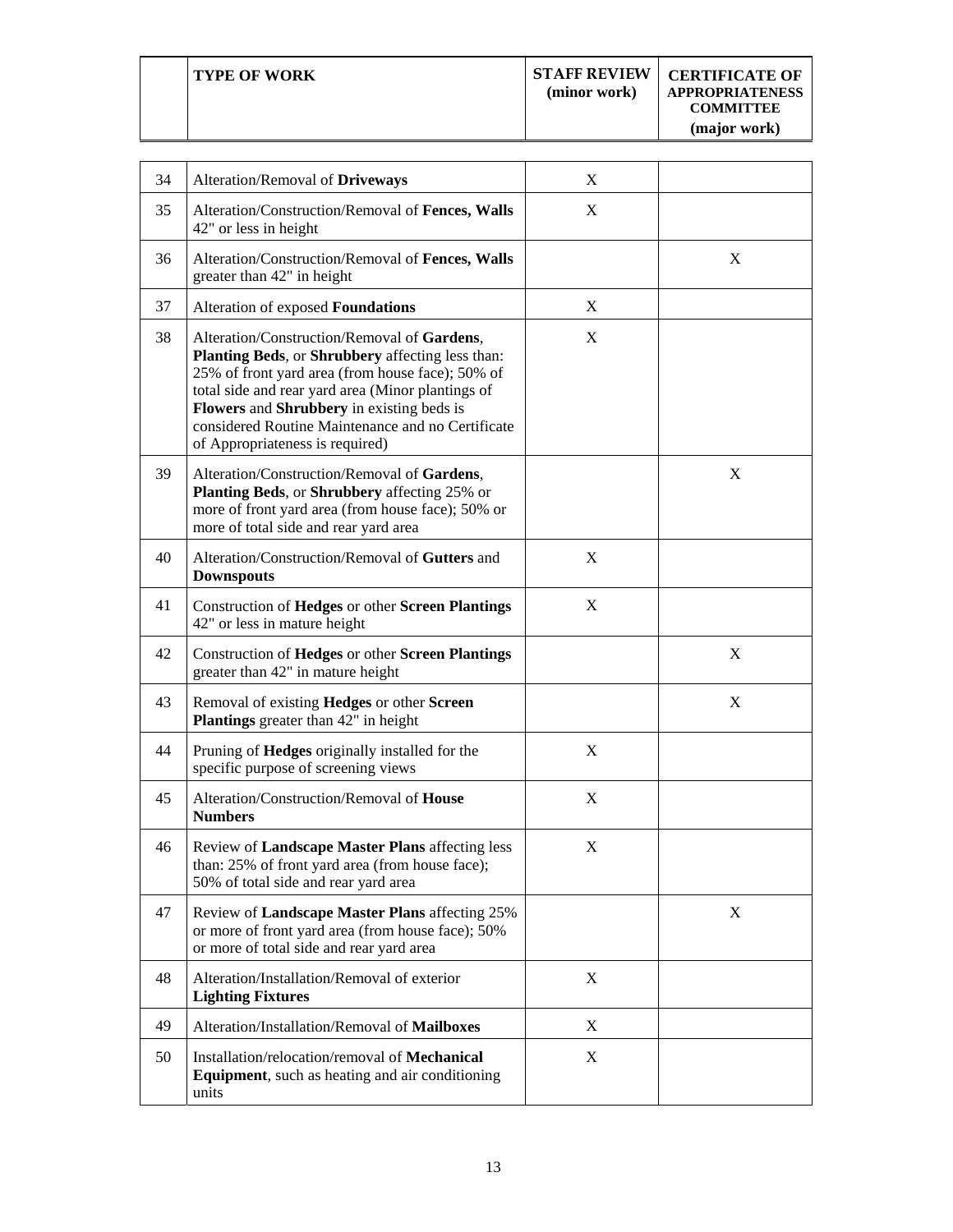**TYPE OF WORK STAFF REVIEW (minor work) CERTIFICATE OF APPROPRIATENESS COMMITTEE (major work)**

| 51 | Painting when there is a change in color                                                                                | X |   |
|----|-------------------------------------------------------------------------------------------------------------------------|---|---|
| 52 | Painting of previously unpainted masonry                                                                                |   | X |
| 53 | Alteration/Removal of existing <b>Parking Lots</b>                                                                      | X |   |
| 54 | Construction of/Addition to Parking Lots                                                                                |   | X |
| 55 | Alteration/Addition to/Removal of existing Patios                                                                       | X |   |
| 56 | Construction of new Patios                                                                                              | X |   |
| 57 | Alteration of existing Porches                                                                                          | X |   |
| 58 | Construction/Addition to/Removal of Porches                                                                             |   | X |
| 59 | Alteration/Addition to/Construction/Removal of<br><b>Ramps or Lifts</b>                                                 | X |   |
| 60 | Alteration of Roof coverings                                                                                            | X |   |
| 61 | Alteration of <b>Roof</b> form                                                                                          |   | X |
| 62 | Installation of Satellite Dishes and/or Television<br><b>Antennas</b>                                                   | X |   |
| 63 | Construction/Alteration/Removal of existing<br><b>Shutters</b>                                                          | X |   |
| 64 | Alteration/Installation/Removal of Signs                                                                                | X |   |
| 65 | <b>Installation of Skylights</b>                                                                                        | X |   |
| 66 | Alteration/Construction/Removal of exterior Stairs<br>and Steps                                                         | X |   |
| 67 | Construction of new exterior Stairs and Steps                                                                           | X |   |
| 68 | Alteration/Construction/Removal of Storefronts                                                                          | X |   |
| 69 | Alteration/Construction/Removal of Storm Doors                                                                          | X |   |
| 70 | Alteration/Construction/Removal of Storm<br><b>Windows</b>                                                              | X |   |
| 71 | Alteration/Construction/Removal of exterior<br><b>Surfaces</b>                                                          | X |   |
| 72 | Alteration/Addition to/Construction of Swimming<br><b>Pools</b>                                                         |   | X |
| 73 | <b>Removal of Swimming Pools</b>                                                                                        | X |   |
| 74 | Planting of New Trees with a mature size 8 inches<br>and greater in diameter, measured 4-1/2 feet above<br>ground level | X |   |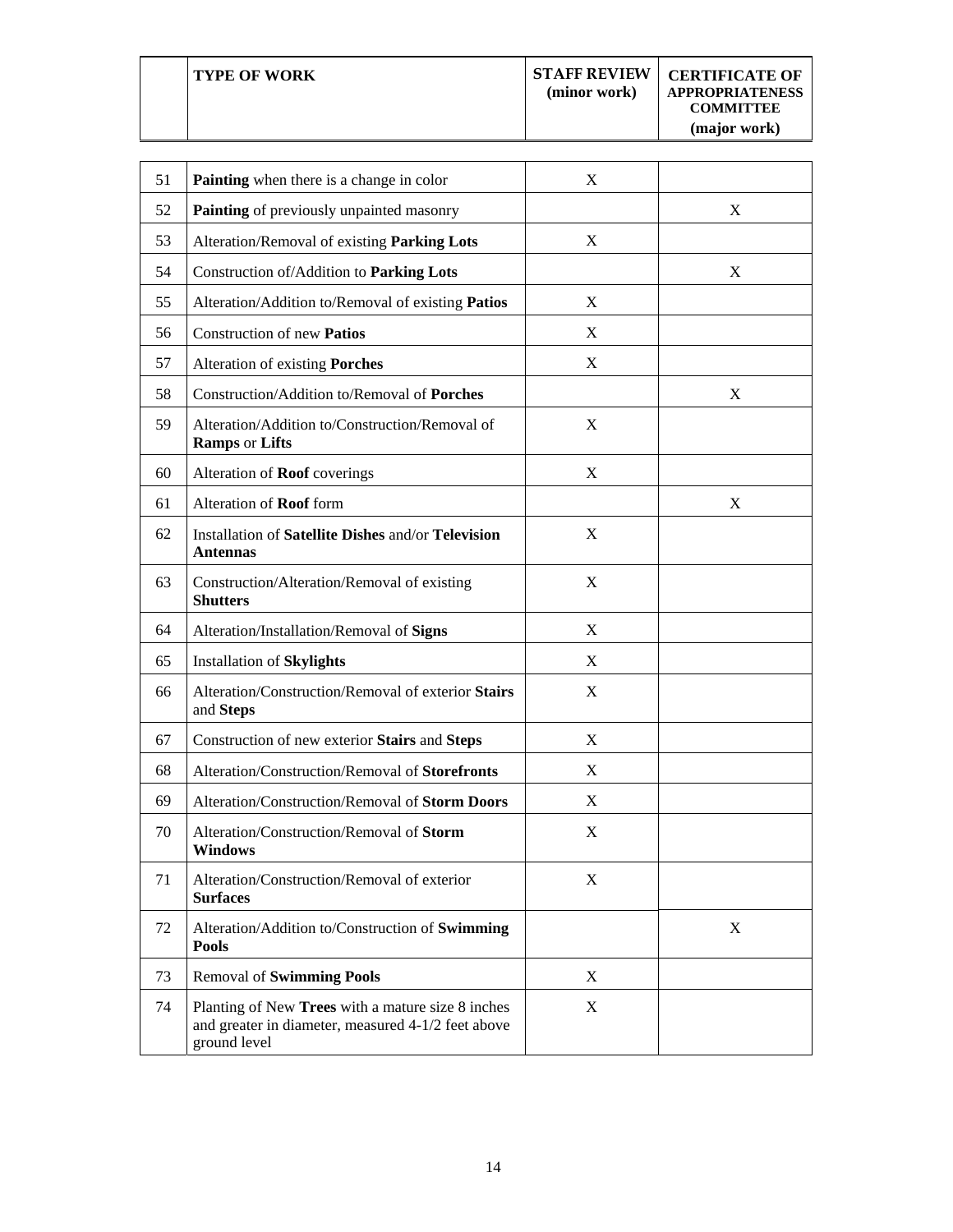|--|

| 75 | Removal of Trees with a combined stem girth of 8<br>inches and greater in diameter, measured 4-1/2 feet<br>above ground level                                                                      |   | X |
|----|----------------------------------------------------------------------------------------------------------------------------------------------------------------------------------------------------|---|---|
| 76 | Removal of dead, diseased, or dangerous Trees<br>with a combined stem girth of 8 inches and greater<br>in diameter, measured 4-1/2 feet above ground level<br>when a replacement tree is proposed  | X |   |
| 77 | Removal of dead, diseased, or dangerous Trees<br>with a combined stem girth of 8 inches and greater<br>in diameter, measured 4-1/2 feet above ground level<br>when no replacement tree is proposed |   | X |
| 78 | Removal of Trees with a combined stem girth of 8<br>inches and greater in diameter, measured 4-1/2 feet<br>above ground level damaging historic resources<br>when a replacement tree is proposed   | X |   |
| 79 | Removal of Trees with a combined stem girth of 8<br>inches and greater in diameter, measured 4-1/2 feet<br>above ground level damaging historic resources<br>when no replacement tree is proposed  |   | X |
| 80 | Pruning of Tree Limbs 4" or greater in diameter                                                                                                                                                    | X |   |
| 81 | Installation/Alteration/Removal of Vents and<br><b>Ventilators</b>                                                                                                                                 | X |   |
| 82 | Alteration/Construction/Removal of existing Walks                                                                                                                                                  | X |   |
| 83 | Construction of new Walks                                                                                                                                                                          | X |   |
|    | <b>Walls: see Fences</b>                                                                                                                                                                           |   |   |
| 84 | Alteration/Removal of existing Windows, sash,<br>opening or trim                                                                                                                                   | X |   |
| 85 | <b>Installation of new Windows</b>                                                                                                                                                                 | X |   |
| 86 | <b>Installation of Window Air Conditioners</b>                                                                                                                                                     | X |   |
| 87 | Alteration/Construction/Removal of other non-<br>contributing Appurtenant Features and<br><b>Accessory Site Features not specifically listed</b>                                                   | X |   |
| 88 | Alteration/Construction/Removal of other<br>contributing Appurtenant Features and<br><b>Accessory Site Features not specifically listed</b>                                                        |   | X |
| 89 | Most changes to previous Certificates of<br><b>Appropriateness</b>                                                                                                                                 | X |   |
| 90 | Changes to previous Certificates of<br>Appropriateness deemed by staff to be substantial<br>in nature                                                                                              |   | X |